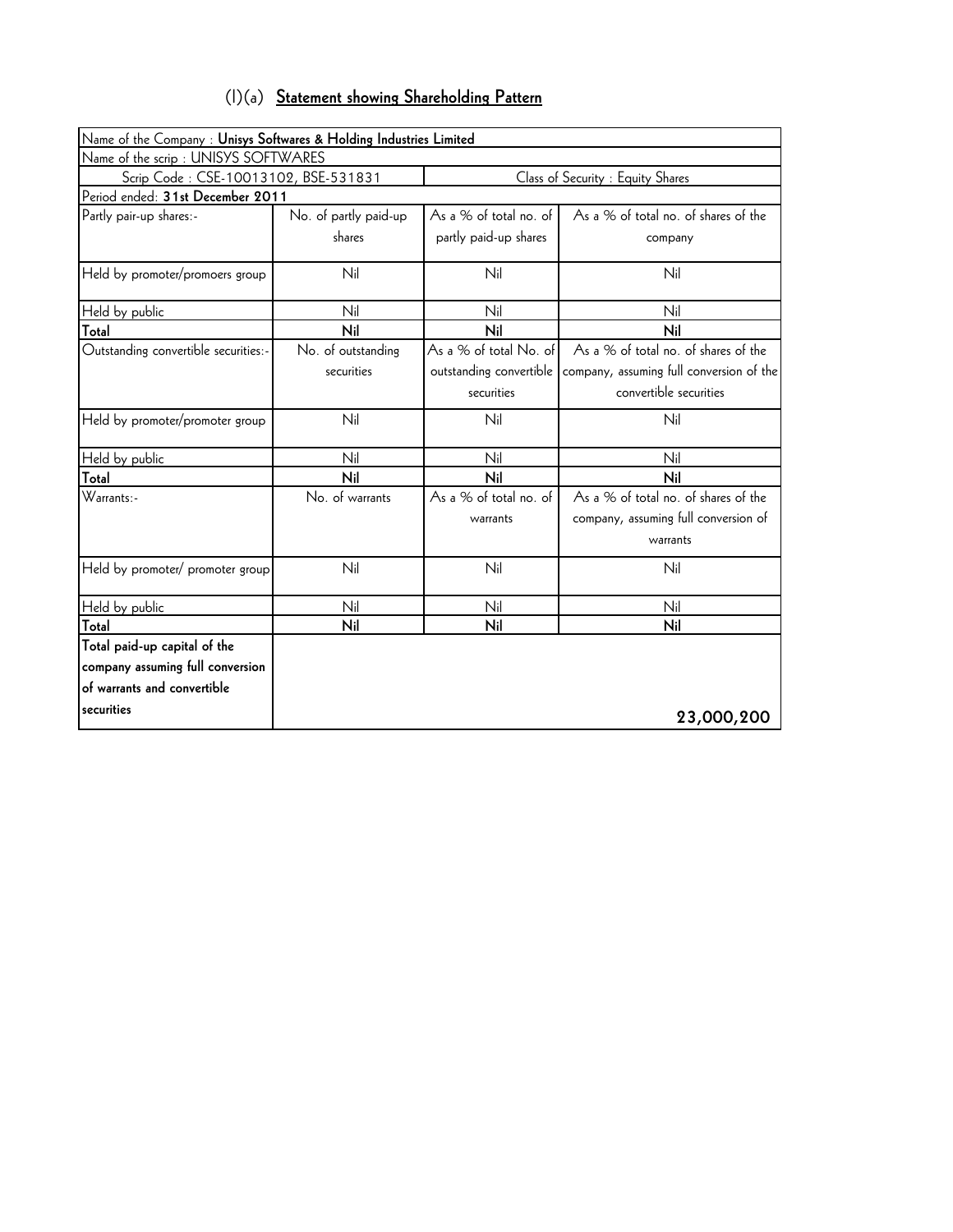## (I)(a) **Statement showing Shareholding Pattern under Clause 35 of the Listing Agreement**

|                | Name of the Company:                           | UNISYS SOFTWARES & HOLDING INDUSTRIES LTD |                             |                          |                           |                                    |                    |                      |  |  |
|----------------|------------------------------------------------|-------------------------------------------|-----------------------------|--------------------------|---------------------------|------------------------------------|--------------------|----------------------|--|--|
|                | Scrip Code: CSE-10013102, BSE-531831           |                                           |                             |                          | Quarter ended:            |                                    | 31st December 2011 |                      |  |  |
|                |                                                |                                           |                             |                          |                           |                                    |                    |                      |  |  |
|                | Cate-gory Category of shareholder              | Number of                                 | Total number of             | Number of shares         |                           | Total shareholding as a percentage |                    | Shares Pledged or    |  |  |
| code           |                                                | shareholders                              | shares                      | held in                  | of total number of shares |                                    |                    | otherwise encumbered |  |  |
|                |                                                |                                           |                             | dematerialized form      |                           |                                    |                    |                      |  |  |
|                |                                                |                                           |                             |                          |                           | As a percentage As a percentage    | Number of          | As a                 |  |  |
|                |                                                |                                           |                             |                          | of $(A+B)$                | of $(A+B+C)$                       | <b>Shares</b>      | Percentage           |  |  |
|                | (II)                                           |                                           | (IV)                        | (V)                      | (VI)                      | (VII)                              | (VIII)             | $(IX) = (VIII)$      |  |  |
| (1)            |                                                | (III)                                     |                             |                          |                           |                                    |                    |                      |  |  |
|                |                                                |                                           |                             |                          |                           |                                    |                    | $)/(V1)^*100$        |  |  |
| (A)            | Shareholding of Promoter and Promoter Group    |                                           |                             |                          |                           |                                    |                    |                      |  |  |
|                |                                                |                                           |                             |                          |                           |                                    |                    |                      |  |  |
| $-1$           | Indian                                         |                                           |                             |                          |                           |                                    |                    |                      |  |  |
| (a)            | Individuals/ Hindu Undivided Family            | $\blacksquare$                            | $\blacksquare$              | $\blacksquare$           | 0.000%                    | 0.000%                             |                    |                      |  |  |
| (b)            | Central Government/ State Government(s)        | ä,                                        |                             |                          | 0.000%                    | 0.000%                             |                    |                      |  |  |
| (c)            | <b>Bodies Corporate</b>                        | $\overline{7}$                            | 5,256,400                   | $\sim$                   | 22.854%                   | 22.854%                            |                    |                      |  |  |
| (d)            | Financial Institutions/ Banks                  | ä,                                        |                             | $\sim$                   | 0.000%                    | 0.000%                             |                    | $\blacksquare$       |  |  |
| (e)            | Any Other - Specify                            | ä,                                        |                             | $\sim$                   | 0.000%                    | 0.000%                             |                    |                      |  |  |
|                | Directors                                      | 3                                         | 139,900                     | $\mathbf{r}$             | 0.608%                    | 0.000%                             |                    | $\omega$             |  |  |
|                | Directors Relatives                            | 6                                         | 163,100                     | 163,000                  | 0.709%                    | 0.709%                             |                    |                      |  |  |
|                | Sub-Total (A)(1)                               | 16                                        | 5,559,400                   | 163,000                  | 24.171%                   | 24.171%                            |                    | $\omega$             |  |  |
| -2             | Foreign                                        |                                           |                             |                          | 0.000%                    | 0.000%                             |                    | $\omega_{\rm c}$     |  |  |
| (a)            | Individuals (Non-Resident Individuals/ Foreign |                                           |                             |                          | 0.000%                    | 0.000%                             |                    |                      |  |  |
|                | Individuals)                                   |                                           |                             |                          |                           |                                    |                    |                      |  |  |
| (b)            | <b>Bodies Corporate</b>                        | $\mathcal{L}$                             | ÷.                          | $\omega$                 | 0.000%                    | 0.000%                             |                    | $\sim$               |  |  |
| (c)            | Institutions                                   | ÷.                                        | $\blacksquare$              | $\overline{\phantom{a}}$ | 0.000%                    | 0.000%                             |                    |                      |  |  |
| (d)            | Any Other (specify)                            | ÷                                         | ÷,                          | $\overline{\phantom{a}}$ | 0.000%                    | 0.000%                             |                    |                      |  |  |
|                | $Sub-Total (A)(2)$                             | Ĭ.                                        |                             |                          | 0.000%                    | 0.000%                             |                    |                      |  |  |
|                | Total Shareholding of Promoter and Promoter    |                                           |                             |                          |                           |                                    |                    |                      |  |  |
|                | Group $(A) = (A)(1) + (A)(2)$                  | 16                                        | 5,559,400                   | 163,000                  | 24.171%                   | 24.171%                            |                    |                      |  |  |
| (B)            | Public shareholding                            |                                           |                             |                          | 0.000%                    | 0.000%                             | N.A.               | N.A.                 |  |  |
| -1             | Institutions                                   |                                           |                             |                          | 0.000%                    | 0.000%                             | N.A.               | N.A.                 |  |  |
| (a)            | Mutual Funds/ UTI                              |                                           |                             |                          | 0.000%                    | 0.000%                             |                    |                      |  |  |
| (b)            | Financial Institutions/ Banks                  | $\mathbf{1}$                              | 100                         | 100                      | 0.000%                    | 0.000%                             |                    |                      |  |  |
| (c)            | Central Government/ State Government(s)        |                                           | $\omega$                    | ÷.                       | 0.000%                    | 0.000%                             |                    |                      |  |  |
| (d)            | Venture Capital Funds                          | ÷.                                        | $\blacksquare$              | $\blacksquare$           | 0.000%                    | 0.000%                             |                    |                      |  |  |
| (e)            | Insurance Companies                            | $\overline{a}$                            | $\mathcal{L}_{\mathcal{A}}$ | $\blacksquare$           | 0.000%                    | 0.000%                             |                    |                      |  |  |
| (f)            | Foreign Institutional Investors                |                                           | ä,                          | $\blacksquare$           | 0.000%                    | 0.000%                             |                    |                      |  |  |
| (g)            | Foreign Venture Capital Investors              |                                           |                             |                          | 0.000%                    | 0.000%                             |                    |                      |  |  |
| (h)            | nri                                            | ä,                                        | ä,                          | ä,                       | 0.000%                    | 0.000%                             |                    |                      |  |  |
|                | Sub-Total (B)(1)                               | 1                                         | 100                         | 100                      | 0.000%                    | 0.000%                             |                    |                      |  |  |
| $-2$           | Non-institutions                               |                                           |                             |                          | 0.000%                    | 0.000%                             | N.A.               | N.A.                 |  |  |
| (a)            | <b>Bodies Corporate</b>                        | 130                                       | 6,386,484                   | 4,295,984                | 27.767%                   | 27.767%                            |                    |                      |  |  |
| (b)            | Individuals -                                  |                                           |                             |                          | 0.000%                    | 0.000%                             |                    |                      |  |  |
| i.             | Individual shareholders holding nominal share  | 1,608                                     | 813,313                     | 596,611                  | 3.536%                    | 3.536%                             |                    |                      |  |  |
|                | capital up to Rs. 1 lakh.                      |                                           |                             |                          |                           |                                    |                    |                      |  |  |
| ii.            | Individual shareholders holding nominal share  | 155                                       | 8,670,739                   | 8,234,639                | 37.699%                   | 37.699%                            |                    |                      |  |  |
|                | capital in excess of Rs. 1 lakh.               |                                           |                             |                          |                           |                                    |                    |                      |  |  |
|                |                                                |                                           |                             |                          |                           |                                    |                    |                      |  |  |
| (c)            | Any Other (specify) - NRI / OCB                | 9                                         | 1,233                       | 1,233                    | 0.005%                    | 0.005%                             |                    |                      |  |  |
|                | Hindu Undivided Family                         | 64                                        | 1,565,529                   | 1,565,529                | 6.807%                    | 6.807%                             |                    |                      |  |  |
|                | Clearing Member<br>Sub-Total (B)(2)            | 10                                        | 3,402                       | 3,402                    | 0.015%                    | 0.015%                             |                    |                      |  |  |
|                | Public<br>Shareholding<br>Total<br>$(B) =$     | 1,976<br>1,977                            | 17,440,700<br>17,440,800    | 14,697,398<br>14,697,498 | 75.828%<br>75.829%        | 75.828%<br>75.829%                 |                    |                      |  |  |
|                | $(B)(1)+(B)(2)$                                |                                           |                             |                          |                           |                                    | N.A.               | N.A.                 |  |  |
|                | TOTAL $(A)+(B)$                                | 1,993                                     | 23,000,200                  | 14,860,498               | 100.000%                  | 100.000%                           |                    |                      |  |  |
| (C)            | Shares held by Custodians and against which    |                                           |                             |                          | 0.000%                    | 0.000%                             |                    |                      |  |  |
|                | Depository Receipts have been issued           |                                           |                             |                          |                           |                                    | N.A.               | N.A.                 |  |  |
| (1)            | Promoter and Promoter Group                    |                                           |                             |                          | 0.000%                    | 24.171%                            |                    |                      |  |  |
| (2)            | Public                                         |                                           | $\bar{\mathbf{z}}$          |                          | 0.000%                    | 75.829%                            | N.A.               | N.A.                 |  |  |
|                | TOTAL (C)                                      |                                           |                             |                          |                           | $\mathbf{1}$                       |                    |                      |  |  |
|                |                                                |                                           |                             |                          |                           |                                    |                    |                      |  |  |
| Notes : Not An | GRAND TOTAL $(A)+(B)+(C)$                      | 1,993                                     | 23,000,200                  | 14,860,498               | 100.000%                  | 100.000%                           |                    |                      |  |  |

Notes : Not Any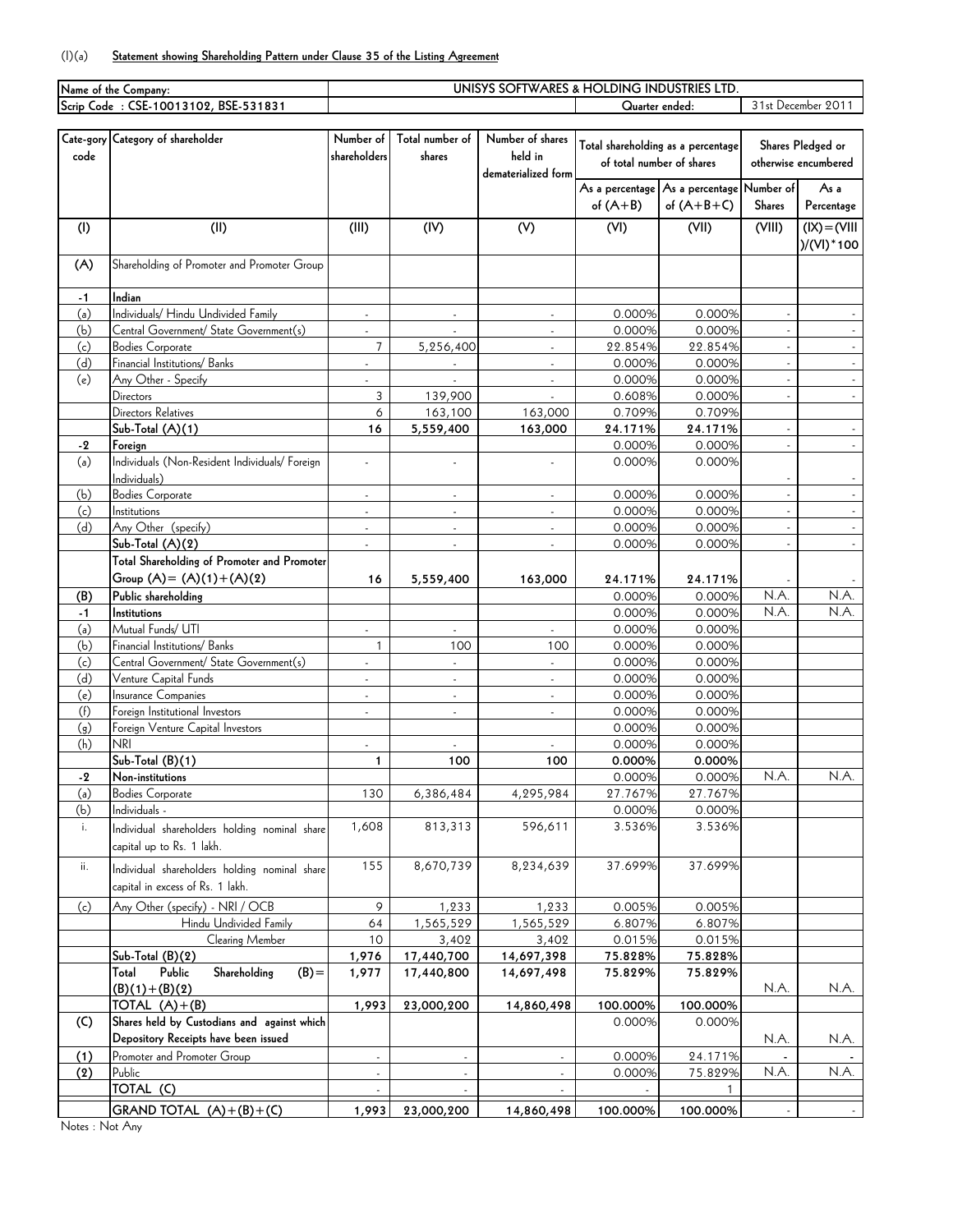|                | Name of the Company:                  | UNISYS SOFTWARES & HOLDING INDUSTRIES LTD. |                    |                          |                              |                                                                                                   |                          |                          |                           |                                 |                                                |
|----------------|---------------------------------------|--------------------------------------------|--------------------|--------------------------|------------------------------|---------------------------------------------------------------------------------------------------|--------------------------|--------------------------|---------------------------|---------------------------------|------------------------------------------------|
|                | Scrip Code : CSE-10013102, BSE-531831 |                                            |                    |                          |                              |                                                                                                   |                          | Quarter ended:           |                           |                                 | 31st December 2011                             |
| (l)(b)         |                                       |                                            |                    |                          |                              | Statement showing Shareholding of persons belonging to the category "Promoter and Promoter Group" |                          |                          |                           |                                 |                                                |
| Sr. No.        | Name of the shareholder               |                                            |                    |                          |                              |                                                                                                   |                          |                          |                           | <b>Details of Convertible</b>   | Total shares (including                        |
|                |                                       | Details of Shares held                     |                    |                          | <b>Encumbered Shares</b>     |                                                                                                   |                          | Details of Warrants      |                           | <b>Securities</b>               | underlying shares                              |
|                |                                       | Number of shares                           | As a % of          | Number                   | As a                         | As a % of                                                                                         | Number of                | As a % of                | Number of                 | As a % of                       | assuming full                                  |
|                |                                       |                                            | <b>Grand Total</b> |                          | Percentage                   | <b>Grand Total</b>                                                                                | <b>Warrants</b>          | Total No. of             | Convertible               | Total No. of                    | conversion of warrants                         |
|                |                                       |                                            | $(A)+(B)+(A)$      |                          |                              | $(A)+(B)+(C)$                                                                                     | held                     | Warrants of              | <b>Securities</b><br>held | Convertible                     | and convertible                                |
|                |                                       |                                            | C)                 |                          |                              | of Sub-Clause<br>(I)(a)                                                                           |                          | the same Class           |                           | Securities of<br>the same Class | securities) as a % of<br>diluted share capital |
|                |                                       |                                            |                    |                          |                              |                                                                                                   |                          |                          |                           |                                 |                                                |
| (1)            | (II)                                  | (III)                                      | (IV)               | (V)                      | $(VI) = (V)/$<br>$(III)*100$ | (VII)                                                                                             | (VIII)                   | (XI)                     | (X)                       | (XI)                            | (XII)                                          |
|                | Suprapti Finvest Pvt. Ltd.            | 998,000                                    | 4.339%             | $\sim$                   |                              | $\overline{\phantom{a}}$                                                                          | $\overline{\phantom{a}}$ | $\sim$                   | ÷,                        | $\blacksquare$                  | 998,000                                        |
| $\overline{2}$ | Gobaj Commercial Co. Pvt. Ltd.        | 995,700                                    | 4.329%             |                          | $\overline{\phantom{a}}$     | $\sim$                                                                                            | ÷                        | $\sim$                   | $\overline{a}$            |                                 | 995,700                                        |
| 3              | Arunodava Leafin Pvt. Ltd.            | 994,300                                    | 4.323%             |                          | $\overline{\phantom{a}}$     | $\sim$                                                                                            | $\overline{\phantom{a}}$ | $\overline{\phantom{a}}$ | $\overline{\phantom{a}}$  |                                 | 994,300                                        |
| $\overline{4}$ | Jain Stock & Share Broker Ltd.        | 981,000                                    | 4.265%             |                          | $\overline{\phantom{a}}$     | $\blacksquare$                                                                                    | $\blacksquare$           |                          |                           |                                 | 981,000                                        |
| 5              | Moonlight Advisory Pvt. Ltd.          | 287,400                                    | 1.250%             | $\sim$                   | $\sim$                       | $\sim$                                                                                            | $\overline{a}$           | $\sim$                   | ٠                         |                                 | 287,400                                        |
| 6              | Neha Cassettes Pvt. Ltd.              | 500,000                                    | 2.174%             |                          | $\overline{\phantom{a}}$     | $\overline{\phantom{a}}$                                                                          | $\blacksquare$           | $\sim$                   | ٠                         | $\overline{\phantom{a}}$        | 500,000                                        |
| $\overline{7}$ | Jai Ambe Cassettes Pvt. Ltd.          | 500,000                                    | 2.174%             | $\mathbf{r}$             | $\overline{\phantom{a}}$     | $\overline{\phantom{a}}$                                                                          | $\blacksquare$           | $\sim$                   | $\overline{\phantom{a}}$  | $\sim$                          | 500,000                                        |
| 8              | Sushil Kr. Purohit                    | 66,200                                     | 0.288%             |                          | $\overline{\phantom{a}}$     | $\overline{\phantom{a}}$                                                                          |                          | $\overline{\phantom{a}}$ |                           |                                 | 66,200                                         |
| 9              | Vimal Joshi                           | 53,000                                     | 0.230%             | $\sim$                   | $\overline{\phantom{a}}$     | $\overline{\phantom{a}}$                                                                          | $\blacksquare$           |                          | ÷,                        |                                 | 53,000                                         |
| 10             | Jagdish Prasad Purohit                | 15,000                                     | 0.065%             |                          | $\blacksquare$               | $\blacksquare$                                                                                    | $\blacksquare$           | $\overline{\phantom{a}}$ | ٠                         |                                 | 15,000                                         |
| 11             | Kailash Prasad Purohit                | 50,000                                     | 0.217%             | $\overline{\phantom{a}}$ | $\overline{\phantom{a}}$     | $\sim$                                                                                            | $\blacksquare$           | $\overline{\phantom{a}}$ | $\overline{\phantom{a}}$  | $\sim$                          | 50,000                                         |
| 12             | Pawan Kr. Purohit                     | 50,000                                     | 0.217%             |                          | $\blacksquare$               | $\sim$                                                                                            | $\blacksquare$           | $\overline{\phantom{a}}$ | $\overline{\phantom{a}}$  |                                 | 50,000                                         |
| 13             | Dolly Purohit                         | 30,000                                     | 0.130%             |                          | $\overline{\phantom{a}}$     | $\overline{\phantom{a}}$                                                                          |                          | $\overline{\phantom{a}}$ | ٠                         |                                 | 30,000                                         |
| 14             | Priyanka Purohit                      | 30,000                                     | 0.130%             | $\sim$                   | $\blacksquare$               | $\overline{\phantom{a}}$                                                                          | $\overline{\phantom{a}}$ | $\sim$                   | ٠                         | $\sim$                          | 30,000                                         |
| 15             | Sushil Kr. Purohit                    | 8,700                                      | 0.038%             |                          | $\blacksquare$               | $\sim$                                                                                            | $\overline{\phantom{a}}$ | $\sim$                   | $\blacksquare$            | $\blacksquare$                  | 8,700                                          |
| 16             | <b>Balchand Purohit</b>               | 100                                        | 0.000%             | $\overline{\phantom{a}}$ | $\overline{\phantom{a}}$     | $\sim$                                                                                            | $\sim$                   | $\overline{\phantom{a}}$ | $\overline{\phantom{a}}$  | $\sim$                          | 100                                            |
|                | <b>TOTAL</b>                          | 5,559,400                                  | 24.171%            |                          |                              | $\sim$                                                                                            |                          |                          |                           |                                 | 5,559,400                                      |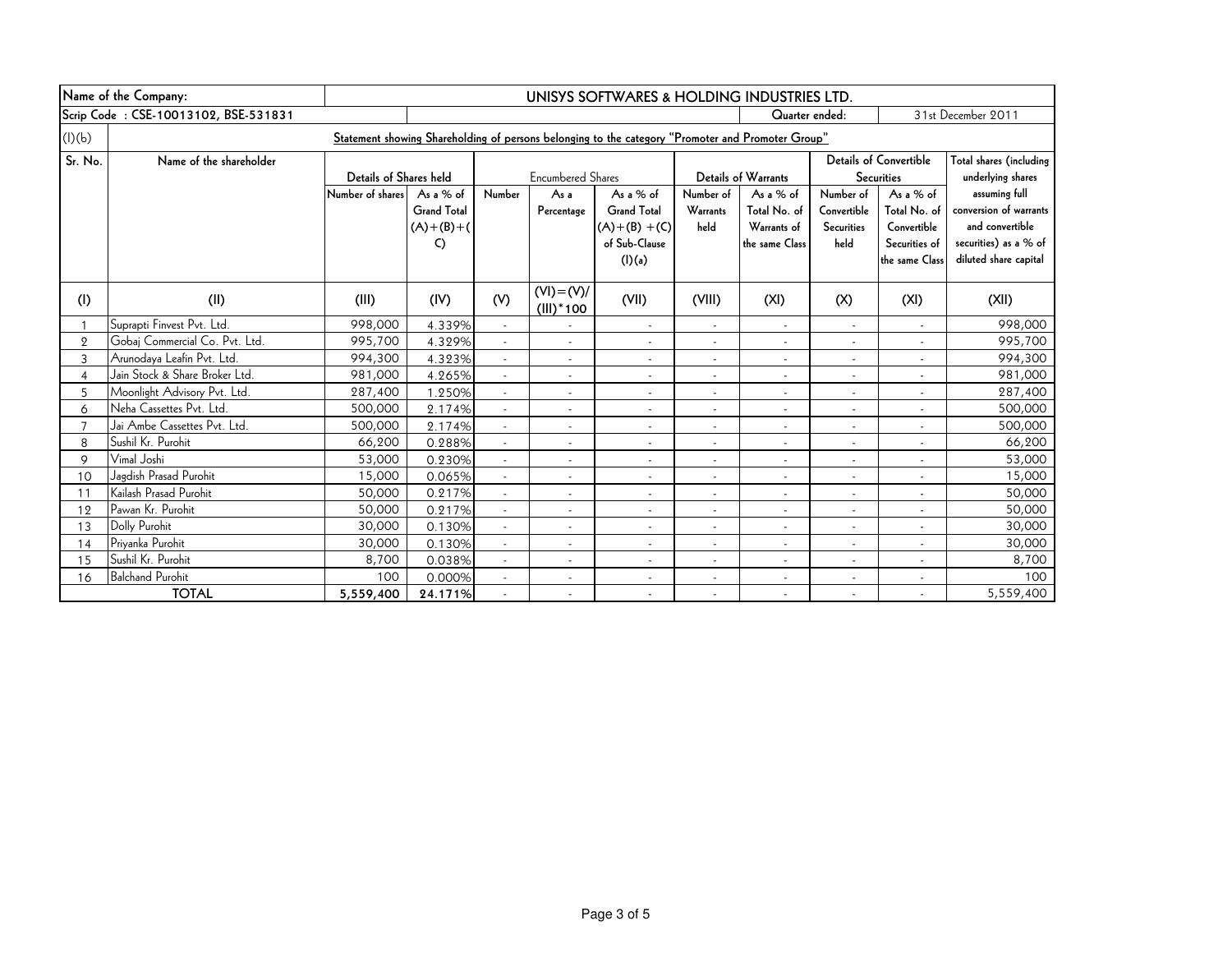| (I)(c)(i)      | Statement showing holding of securities (including shares, warrants, convertible securities) of persons belonging to the category "Public" and holding more than 1% of the total number of shares    |                     |                                                                                                                   |                |                              |                                                                             |                               |                                                              |                                                       |                                                                               |                                                                                                                                   |
|----------------|------------------------------------------------------------------------------------------------------------------------------------------------------------------------------------------------------|---------------------|-------------------------------------------------------------------------------------------------------------------|----------------|------------------------------|-----------------------------------------------------------------------------|-------------------------------|--------------------------------------------------------------|-------------------------------------------------------|-------------------------------------------------------------------------------|-----------------------------------------------------------------------------------------------------------------------------------|
| Sr. No.        | Name of the shareholder                                                                                                                                                                              |                     | <b>Total Shares Held</b>                                                                                          |                | <b>Encumbered Shares</b>     |                                                                             |                               | Details of Warrants                                          |                                                       | <b>Details of Convertible</b>                                                 | Total shares (including                                                                                                           |
|                |                                                                                                                                                                                                      | Number of<br>shares | As a % of<br><b>Grand Total</b><br>$(A)+(B) +$<br>(C)                                                             | Number         | As a<br>Percentage           | As a % of<br><b>Grand Total</b><br>$(A)+(B)+(C)$<br>of Sub-Clause<br>(l)(a) | Number of<br>Warrants<br>held | As a $%$ of<br>Total No. of<br>Warrants of<br>the same Class | Number of<br>Convertible<br><b>Securities</b><br>held | As a $%$ of<br>Total No. of<br>Convertible<br>Securities of<br>the same Class | underlying shares<br>assuming full<br>conversion of warrants<br>and convertible<br>securities) as a % of<br>diluted share capital |
| (1)            | (II)                                                                                                                                                                                                 | (III)               | (IV)                                                                                                              | (V)            | $(VI) = (V)/$<br>$(III)*100$ | (VII)                                                                       | (VIII)                        | (XI)                                                         | (X)                                                   | (XI)                                                                          | (X  )                                                                                                                             |
|                | Moonstar Securities Trading & Finance Ltd.                                                                                                                                                           | 1,022,951           | 4.448%                                                                                                            | $\sim$         | $\sim$                       | $\sim$                                                                      | $\sim$                        | $\mathbf{r}$                                                 | $\sim$                                                | $\sim$                                                                        | 1,022,951                                                                                                                         |
| $\overline{2}$ | Sahayta Financial Consultancy Services India<br>Pvt. Limited                                                                                                                                         | 1,000,000           | 4.348%                                                                                                            | $\blacksquare$ | $\overline{\phantom{a}}$     |                                                                             |                               | $\overline{\phantom{a}}$                                     | $\overline{\phantom{a}}$                              |                                                                               | 1,000,000                                                                                                                         |
| 3              | Aarti Singal                                                                                                                                                                                         | 658,806             | 2.864%                                                                                                            | $\blacksquare$ | $\sim$                       | $\sim$                                                                      | $\blacksquare$                | $\blacksquare$                                               | $\overline{\phantom{a}}$                              | $\sim$                                                                        | 658,806                                                                                                                           |
| $\overline{4}$ | Sanjay Singal                                                                                                                                                                                        | 575,000             | 2.500%                                                                                                            |                | $\sim$                       | $\sim$                                                                      | $\sim$                        | $\blacksquare$                                               |                                                       | $\overline{\phantom{a}}$                                                      | 575,000                                                                                                                           |
| 5              | Sanjay Singal                                                                                                                                                                                        | 520,492             | 2.263%                                                                                                            | $\blacksquare$ | $\sim$                       | $\blacksquare$                                                              |                               | $\blacksquare$                                               | $\blacksquare$                                        | $\blacksquare$                                                                | 520,492                                                                                                                           |
| 6              | Mahesh Kr. Agrawal                                                                                                                                                                                   | 384,492             | 1.672%                                                                                                            | $\blacksquare$ | $\sim$                       | $\sim$                                                                      |                               | $\sim$                                                       | $\sim$                                                | $\overline{\phantom{a}}$                                                      | 384,492                                                                                                                           |
| $\overline{7}$ | Hamsafar Marketings Private Limited                                                                                                                                                                  | 373,100             | 1.622%                                                                                                            | $\sim$         | $\sim$                       | $\overline{\phantom{a}}$                                                    | $\sim$                        | $\sim$                                                       | $\sim$                                                | $\overline{\phantom{a}}$                                                      | 373,100                                                                                                                           |
| 8              | Brijdham Dealcom Private Limited                                                                                                                                                                     | 350,000             | 1.522%                                                                                                            | $\omega$       |                              | ÷,                                                                          |                               | $\blacksquare$                                               |                                                       | $\overline{\phantom{a}}$                                                      | 350,000                                                                                                                           |
| $\circ$        | Nanalal Keshavji Gala                                                                                                                                                                                | 300,000             | 1.304%                                                                                                            | $\blacksquare$ | $\sim$                       | $\mathbf{r}$                                                                | $\sim$                        | $\sim$                                                       | $\sim$                                                | $\sim$                                                                        | 300,000                                                                                                                           |
| 10             | Yogesh Keshavji Gala                                                                                                                                                                                 | 300,000             | 1.304%                                                                                                            | $\sim$         | $\sim$                       | $\overline{\phantom{a}}$                                                    | $\overline{\phantom{a}}$      | $\mathbf{r}$                                                 | $\sim$                                                | $\overline{\phantom{a}}$                                                      | 300,000                                                                                                                           |
| 11             | Decent Vincom Private Limited                                                                                                                                                                        | 276,835             | 1.204%                                                                                                            | $\blacksquare$ | $\blacksquare$               | $\blacksquare$                                                              | $\blacksquare$                | $\blacksquare$                                               | $\overline{\phantom{a}}$                              | $\blacksquare$                                                                | 276,835                                                                                                                           |
| 12             | Forum Suppliers Private Limited                                                                                                                                                                      | 271,557             | 1.181%                                                                                                            | $\sim$         | $\sim$                       | ÷.                                                                          |                               | $\sim$                                                       | $\sim$                                                | ÷.                                                                            | 271,557                                                                                                                           |
| 13             | Everlink Distributors Private Limited                                                                                                                                                                | 250,000             | 1.087%                                                                                                            | $\sim$         | $\sim$                       | $\sim$                                                                      | $\sim$                        | $\mathbf{r}$                                                 | $\sim$                                                | $\overline{\phantom{a}}$                                                      | 250,000                                                                                                                           |
| 14             | Compass Distributors Private Limited                                                                                                                                                                 | 241,071             | 1.048%                                                                                                            | $\omega$       | $\mathcal{L}_{\mathcal{A}}$  | $\mathbf{r}$                                                                | $\blacksquare$                | $\blacksquare$                                               | $\overline{\phantom{a}}$                              | $\omega$                                                                      | 241,071                                                                                                                           |
|                | <b>TOTAL</b>                                                                                                                                                                                         | 6,524,304           | 28.366%                                                                                                           | $\blacksquare$ | $\mathcal{L}$                | ÷,                                                                          | $\sim$                        | $\sim$                                                       | $\sim$                                                | $\sim$                                                                        | 6,524,304                                                                                                                         |
| (I)(c)(ii)     | Statement showing holding of securities (including shares, warrants, convertible securities) of persons (together with PAC) belonging to the category "Public" and holding more than 5% of the total |                     |                                                                                                                   |                |                              | number of shares of the company<br><b>Details of Warrants</b>               |                               | <b>Details of Convertible Securities</b>                     |                                                       |                                                                               | Total shares (including                                                                                                           |
| Sr. No.        | Name(s) of the shareholder(s) and the                                                                                                                                                                | Number of           | Shares as a % of total                                                                                            |                | Number of                    | As a % total                                                                |                               | Number of Convertible                                        |                                                       | % w.r.t total number of                                                       | underlying shares                                                                                                                 |
|                | Persons Acting in Concert (PAC) with<br>them                                                                                                                                                         | shares              | number of shares {i.e.,<br><b>Grand Total</b><br>$(A)+(B)+(C)$<br>indicated in Statement<br>at para (1)(a) above} |                | Warrants                     | number of<br>warrants of the<br>same class                                  |                               | Securities held                                              |                                                       | convertible securities of the<br>same class                                   | assuming full<br>conversion of warrants<br>and convertible<br>securities) as a % of<br>diluted share capital                      |
| 1              | N.A.                                                                                                                                                                                                 |                     |                                                                                                                   | $\blacksquare$ |                              | $\overline{\phantom{a}}$                                                    |                               | $\sim$                                                       |                                                       |                                                                               |                                                                                                                                   |
|                | Total                                                                                                                                                                                                |                     |                                                                                                                   |                |                              |                                                                             |                               |                                                              |                                                       |                                                                               |                                                                                                                                   |

| (l)(c)(ii) | Statement showing holding of securities (including shares, warrants, convertible securities) of persons (together with PAC) belonging to the category "Public" and holding more than 5% of the total |                |                         |                            |                 |                                          |                               |                         |  |  |
|------------|------------------------------------------------------------------------------------------------------------------------------------------------------------------------------------------------------|----------------|-------------------------|----------------------------|-----------------|------------------------------------------|-------------------------------|-------------------------|--|--|
|            | number of shares of the company                                                                                                                                                                      |                |                         |                            |                 |                                          |                               |                         |  |  |
| Sr. No.    | Name(s) of the shareholder(s) and the                                                                                                                                                                | Number of      | Shares as a % of total  | <b>Details of Warrants</b> |                 | <b>Details of Convertible Securities</b> |                               | Total shares (including |  |  |
|            | Persons Acting in Concert (PAC) with                                                                                                                                                                 | shares         | number of shares {i.e., | Number of                  | As a % total    | Number of Convertible                    | % w.r.t total number of       | underlying shares       |  |  |
|            | them                                                                                                                                                                                                 |                | <b>Grand Total</b>      | Warrants                   | number of       | Securities held                          | convertible securities of the | assuming full           |  |  |
|            |                                                                                                                                                                                                      |                | $(A)+(B)+(C)$           |                            | warrants of the |                                          | same class                    | conversion of warrants  |  |  |
|            |                                                                                                                                                                                                      |                | indicated in Statement  |                            | same class      |                                          |                               | and convertible         |  |  |
|            |                                                                                                                                                                                                      |                | at para $(I)(a)$ above} |                            |                 |                                          |                               | securities) as a % of   |  |  |
|            |                                                                                                                                                                                                      |                |                         |                            |                 |                                          |                               | diluted share capital   |  |  |
|            | N.A.                                                                                                                                                                                                 | $\blacksquare$ |                         |                            |                 |                                          |                               |                         |  |  |
|            | $Total$                                                                                                                                                                                              |                |                         |                            |                 | $\overline{\phantom{a}}$                 |                               |                         |  |  |